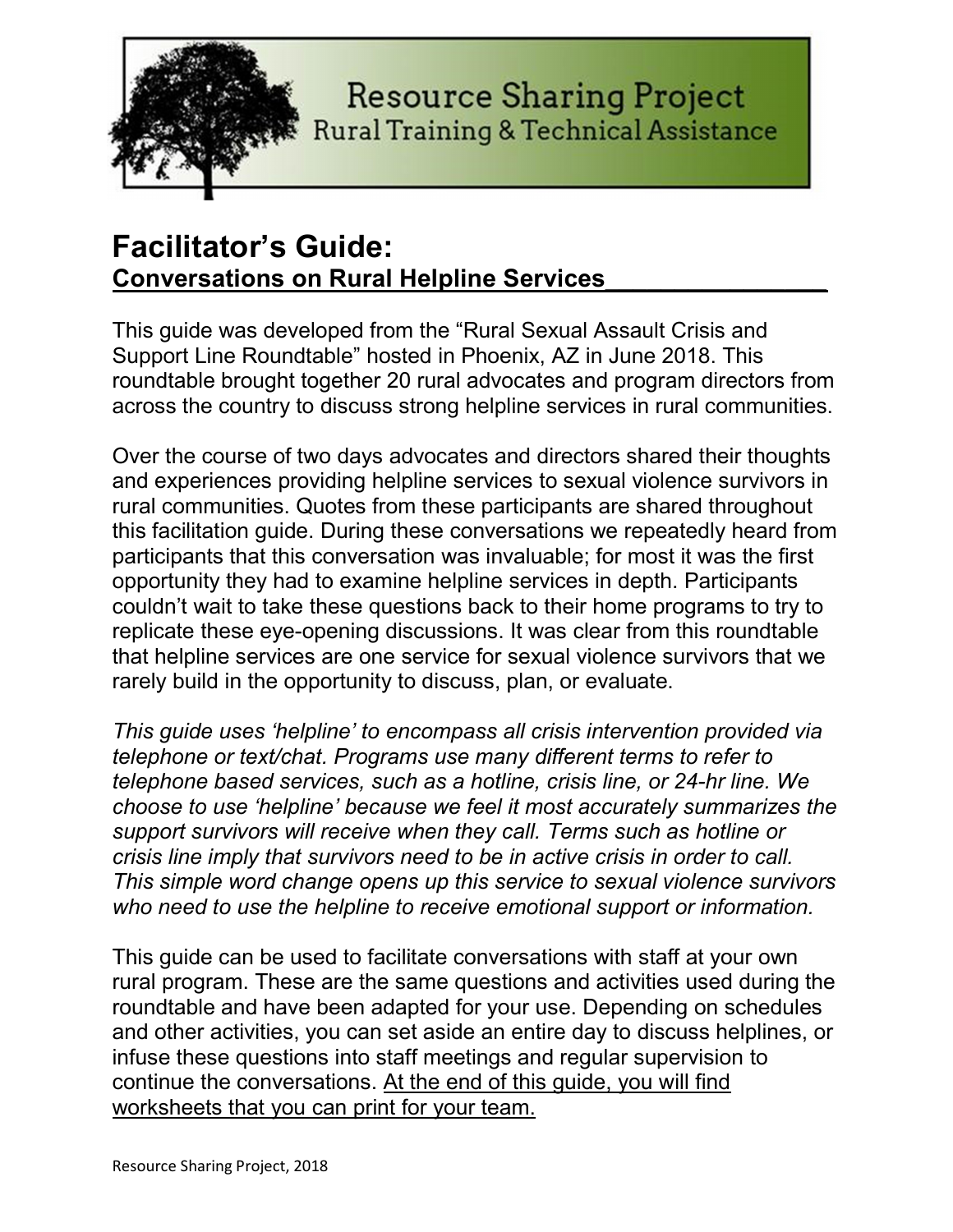#### Facilitation Tips\_\_\_\_\_\_\_\_\_\_\_\_\_\_\_\_\_\_\_\_\_\_\_\_\_\_\_\_\_\_\_\_\_\_\_\_\_\_\_\_\_\_\_\_\_\_

The key to fruitful conversations about our work is strong facilitation skills. Facilitation skills don't come naturally to everyone, but with a few skills you can start practicing to become an expert facilitator.

- Take turns speaking. Don't allow folks to talk over one another. This ensures that everyone can be heard and understood. Some facilitators find it helpful to keep a list of the order in which people raised their hands to contribute; this can aid in keeping participation equitable.
- Find a way for everyone to contribute. Not everyone will have the same comfort level in sharing. For a small close-knit group, consider calling on folks who haven't had a chance to share much. For larger groups consider providing multiple ways to contribute to the dialogue, such as small group work, a round robin, or a write-in option.
- Get comfortable with silence. There will be lulls in the conversation and that is okay. This gives time for folks to reflect and give thoughtful answers. If the silence goes on too long (try counting to ten or twenty to yourself), consider restating the original question or posing a new question to the group.
- Ask open-ended questions. Open-ended questions are designed to inspire longer and more meaningful answers instead of simple one word responses. Most of the questions we pose throughout this guide are open-ended. As you design more specific questions with your program in mind, use our questions as inspiration.
- Don't be afraid to re-focus the group. Conversations naturally diverge and head in different directions. When the diversion no longer seems productive, gently refocus the conversation back to the original question or stated goal.

#### What Inspires Our Work?

Before diving in to deep and reflective conversations about helpline services it is important to get staff thinking about this service from a larger perspective. Opening up this conversation by placing it within the context of our movement can help folks see beyond the current parameters of your program and help them start to envision new realities. Allowing advocates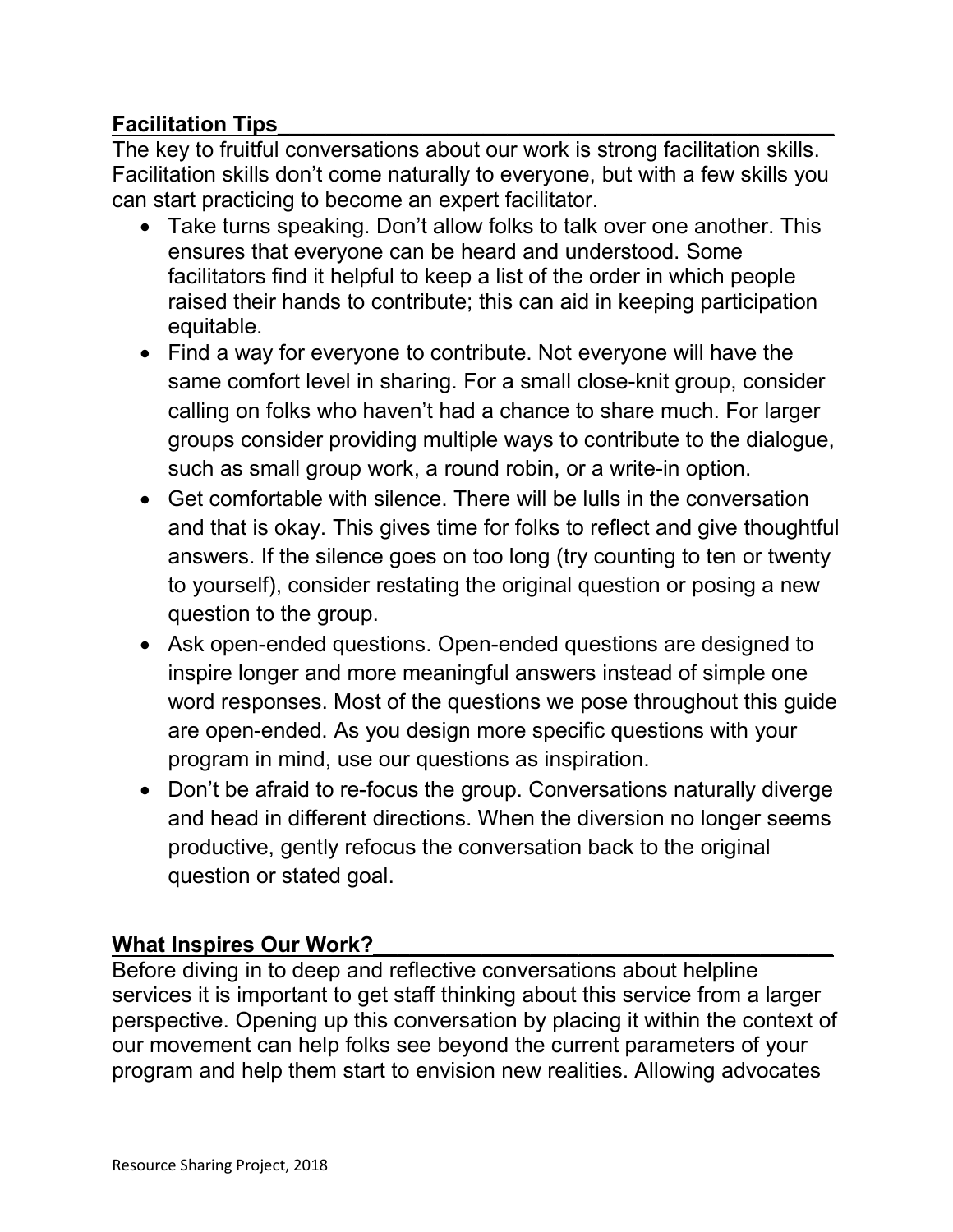to enter this discussion from a personal perspective helps staff take ownership of the conversation and the service as a whole.

> "Having these conversations gave me the opportunity to reignite my passion for this work."

> > -Director from Kansas

Activity: Allow staff 10-15 minutes per question to reflect and journal. Then discuss as a larger group.

- What first drew you to the anti-sexual violence movement and what has most inspired you to stay?
- What do you hope to accomplish or contribute in this field?
- What do you value about our movement?

#### What is a Helpline?

The following questions will help your program talk through some basics about helpline services. During this discussion, try to question your inherent assumptions. These questions may never have been considered by you or others at your program. Working through these questions and defining collective language will help staff start this discussion from the same shared point.

> "I want to take back to my program the feeling of everyone's voices being valued at the table." -Director from South Dakota

Activity: As a staff discuss the questions below. To get the most nuanced view be sure to include all staff no matter what department or role they play at your program. You may want to include helpline volunteers now or at a later time. Sometimes it is the folks with the least knowledge who provide the most profound insight.

- If someone came to our program and had never heard of a helpline, how would you describe it?
- What do we call our helpline (helpline, hotline, crisis and support line, 24-hr line)? What implications does each name bring to mind?
- What needs does a helpline fulfill?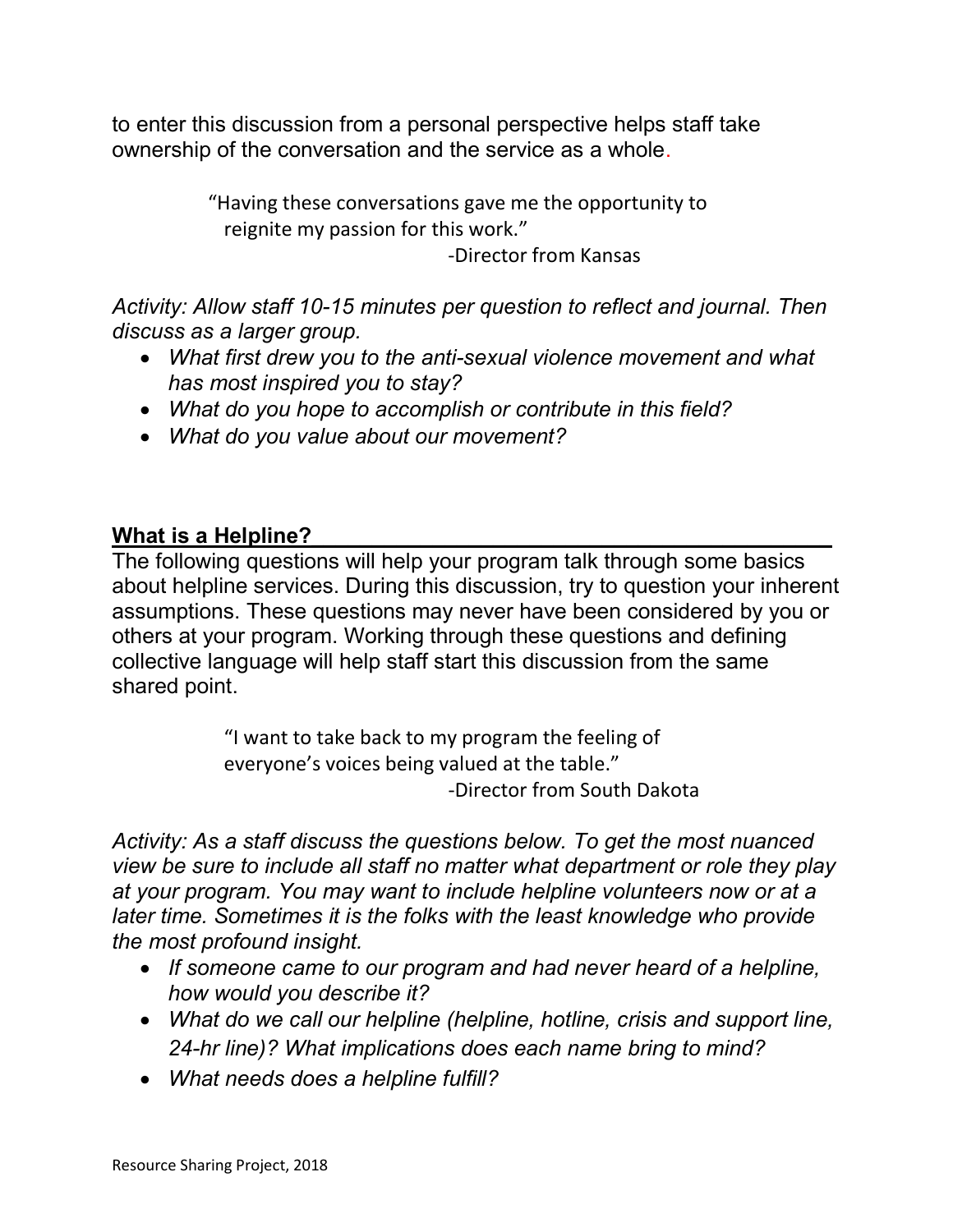- What services are offered on the helpline?
- What is the purpose of a strong helpline?
- What makes a helpline strong?
- Who is encouraged to call a helpline?

#### What is the State of Our Helpline Services?

Who calls our helpline? Many programs haven't had the opportunity to pause and think about this question. Examining who has been calling your helpline will assist your program in determining who hasn't been calling your helpline. Exploring your program's helpline services together will also highlight what aspects of helpline work have been going well and ultimately inform how you move forward.

> "This roundtable has helped me figure out we're doing the right stuff. We just have to keep doing it." -Advocate from Alaska

Preparation for Activity: Gather data based on program reports and demographic information about your community to help inform this discussion.

Activity: Discuss the questions below with all staff. To get the most nuanced view be sure to include everyone who answers the helpline, including volunteer support.

- Do helpline callers typically represent our entire service area? Do we receive calls from one county or community more than another? Do we receive calls from outside our service area?
- Do we have repeat callers? If so, what needs are being met and how do we meet that need?
- Is there an age group, gender, or other demographic more likely to call our helpline?
- When you think about survivors of all different types of sexual violence (adult survivors of childhood sexual abuse, survivors of intimate partner sexual violence, etc), are there some that are more likely than others to call our helpline?
- Are there any unmet needs on helpline calls?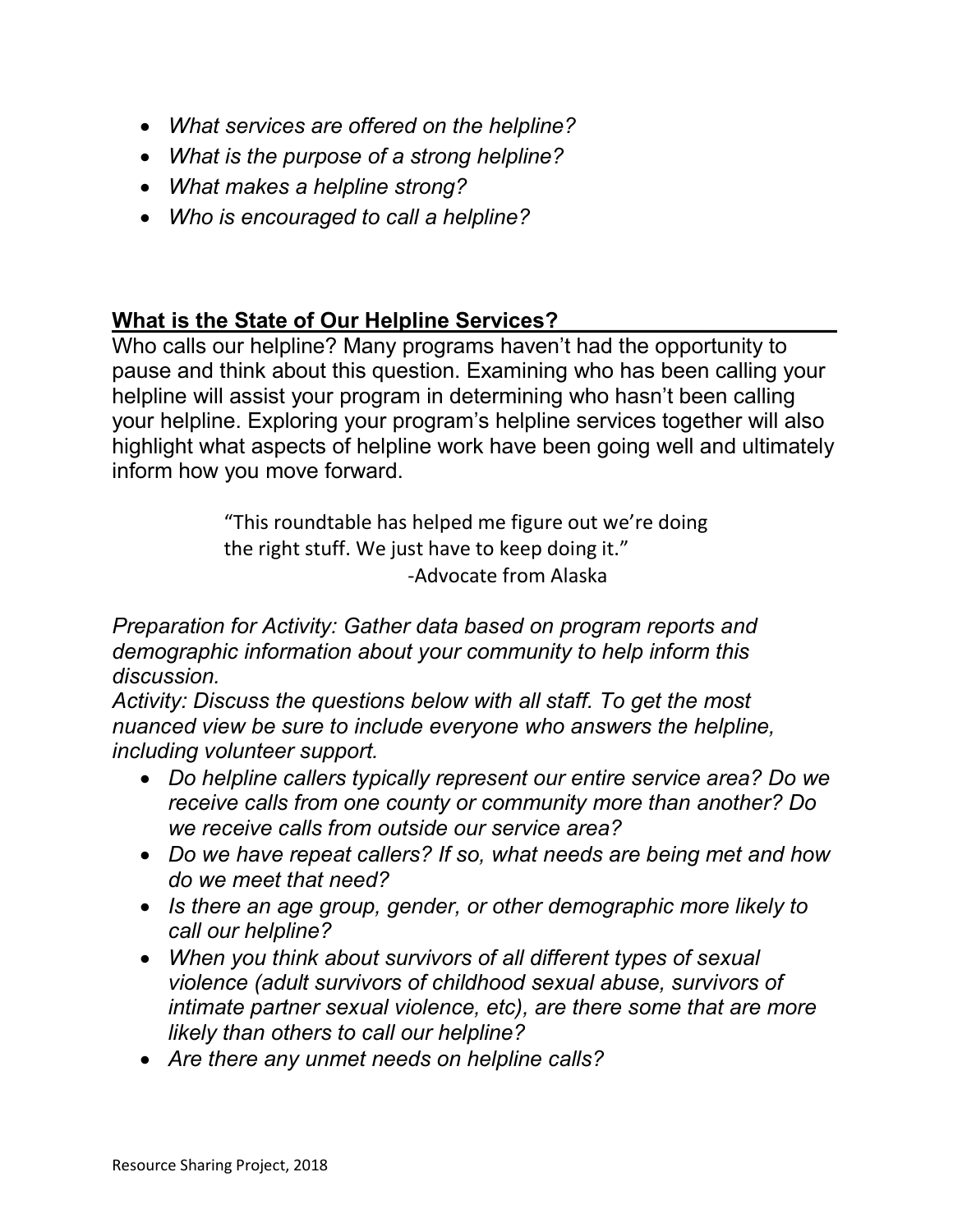- How often do calls transition into in person services? What does this transition look like?
- Are we supporting family members and friends of survivors on the helpline? If so, what does that support look like? What types of folks receive this support (family members, allied professionals, faith leaders, etc)?

#### The Big Picture

"When I first saw the opportunity for this roundtable I thought it would be interesting, but I wondered how it would impact our organization or our services. And it has, in more than one way."

-Director from Alaska

Activity: Choose one or two questions from the list below. Allow staff 15-20 minutes per question to reflect and journal. Then discuss as a larger group.

- How do you determine if a call was a success?
- What could make our helpline a strong service?
- How do we market the hotline to the community? How does our community know what and who this line is for?
- How could we reach more survivors?
- What do you think survivors want from our helpline services?
- How do you think survivors define healing and supportive helpline services?

#### Being Comfortable and Confident on the Helpline\_\_\_\_\_\_\_\_\_\_\_\_\_\_\_\_\_\_

"The questions we discussed really bring helpline services into perspective. I have been doing this for so long, you start to do the work in robotic mode. I don't pause to think about how the call was successful. Discussing together helps me realize how we can improve."

-Advocate from North Carolina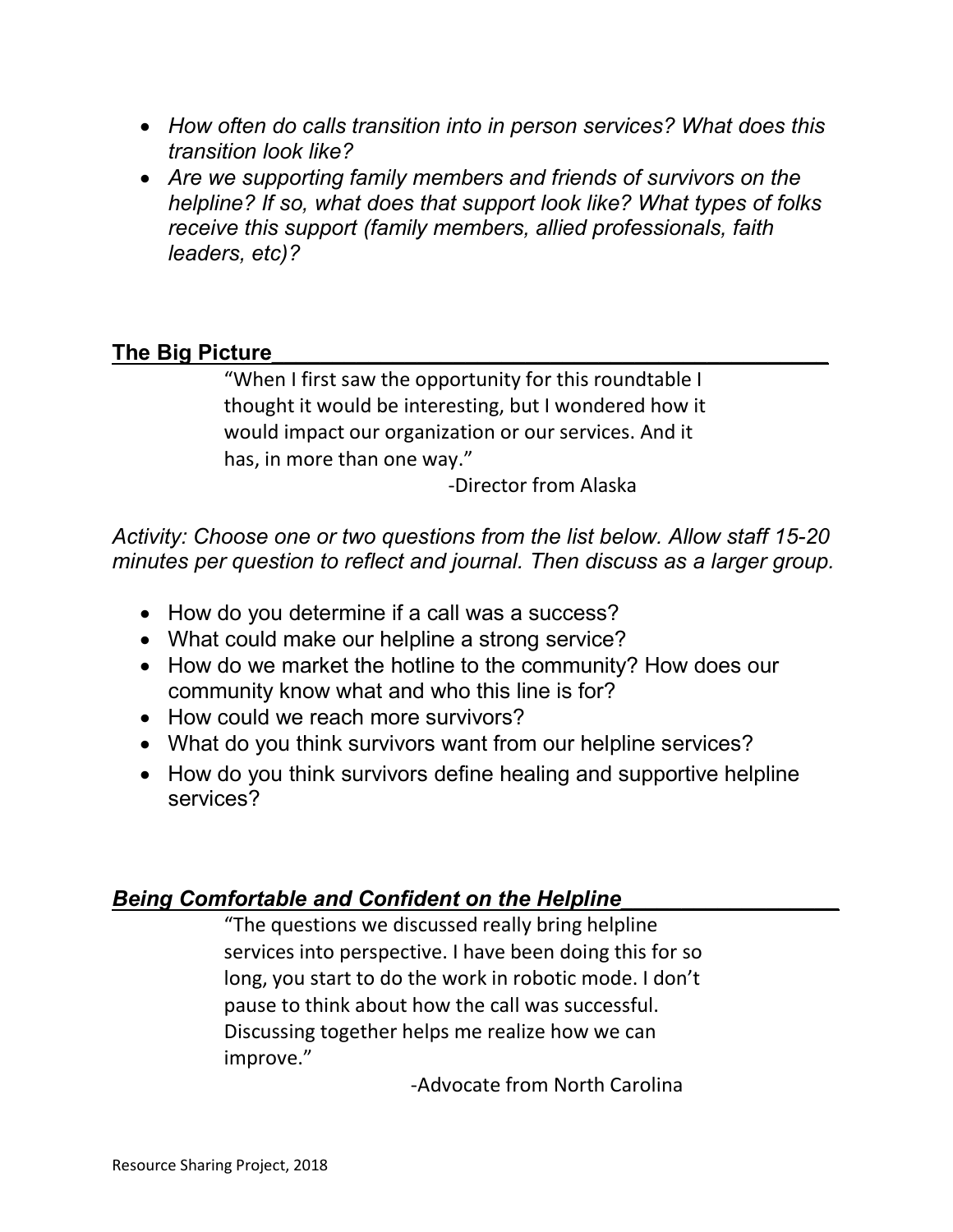Activity: In pairs or small groups discuss the questions below. After the discussion, report back to the larger group.

- What skills are necessary to do strong helpline work?
- How do you learn and practice helpline skills, like active listening?
- What part of helpline work are you particularly good at?
- What part of helpline work do you struggle with?
- How do you maintain confidentiality when you move about your community or home while on-call?
- What does self-care look like when you are on call?

#### Helpline Infrastructure

"I really like the idea of intentionally bringing helpline conversations into staff meeting more often. It made me realize I don't have to figure out this stuff alone."

-Volunteer Coordinator from Montana

Preparation: Schedule a specific time to discuss with the Board of Directors or the program's leadership team. Gather data on the budget and grants or other income sources.

Activity: As a leadership team or with the Board of Directors discuss the questions below.

- How do we budget for the helpline and its staffing? For example, do staff get a stipend for on-call time? What expectations and restrictions on helpline services are set by our funders?
- What does supervision specifically for helpline work look like? What kind of supervision is provided to volunteers staffing the helpline? How can we help folks feel comfortable and confident in answering the helpline?
- How does our program evaluate helpline services? In what ways could we improve our helpline evaluation?
- What feedback have we received from survivors and community members about the helpline services? What have we done with this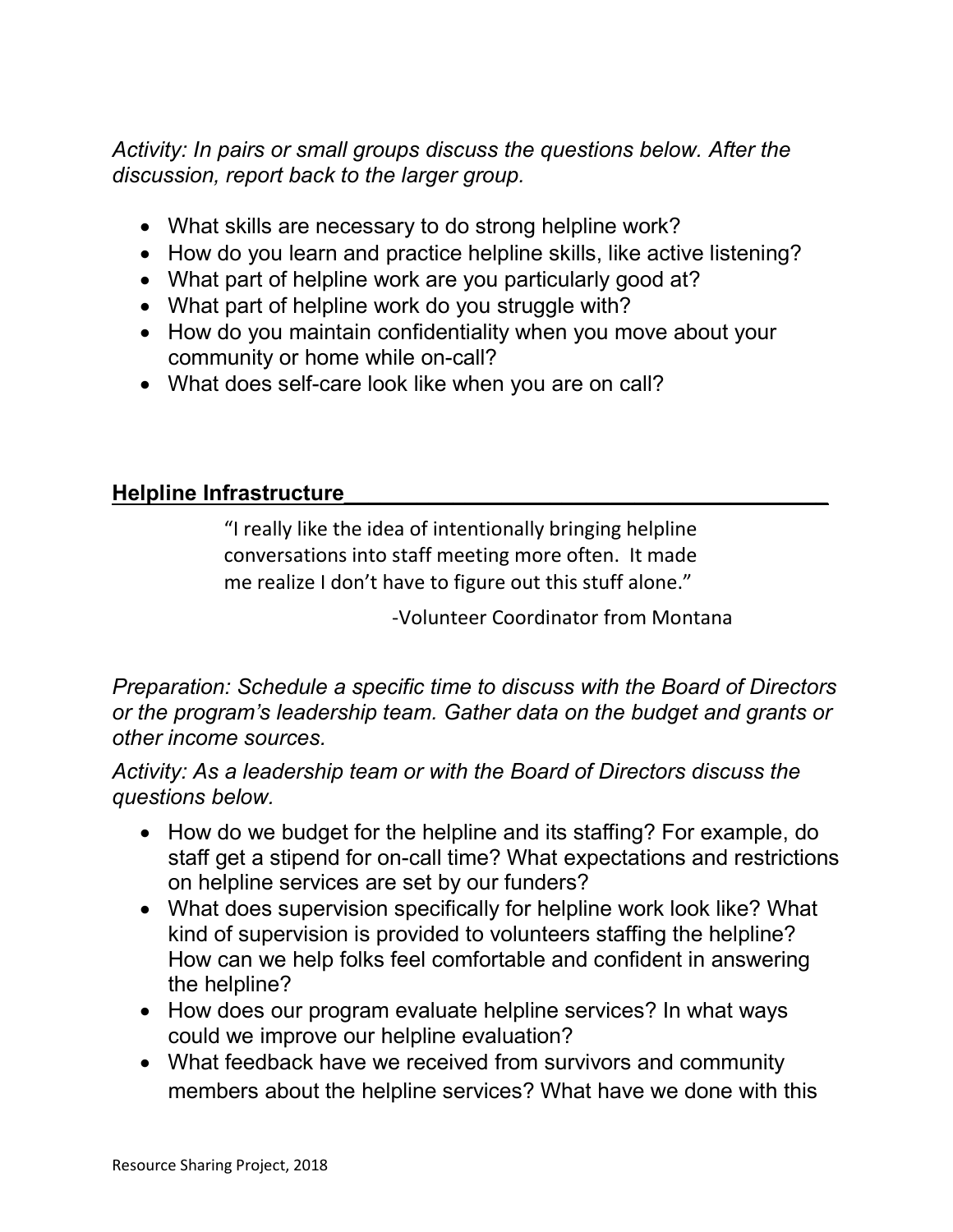feedback? What structures can we put in place to ensure we utilize feedback more consistently?

- How do we handle intake and/or data collection related to helpline calls? Describe the expectations and guidance provided by funders on intake and/or data collection.
- What training do we offer to those staffing the helpline?
	- $\circ$  Is any of the training specific to the helpline?
	- $\circ$  Is there continued education specific to the helpline?
	- o Are there different expectations for volunteers?
	- $\circ$  What training could we provide in the future to help those staffing the helpline?
	- o What structures do we have in place for staff to debrief calls?

#### Closing and Next Steps

As these conversations come to a close, consider the questions below. Discuss together as a staff and record the answers. Return to these questions at future staff meetings once staff have had time to consider in light of ongoing work on the helpline. Keep returning to your answers as you continue to build and strengthen your program's helpline services.

- What ideas or concepts from these conversations are important to return to?
- What continued training and technical assistance does our program need? Who can provide this (state/territorial coalition, program leadership, national TA providers, continued staff discussions)?

Creating a shared vision of strong helpline work is an important part of building comprehensive sexual violence services. We hope this facilitator's guide will help your program hold eye-opening conversations about one of the most important services we provide for rural sexual violence survivors.

This project was supported by Grant No. 2015-TA-AX-K018 awarded by the Office on Violence Against Women, U.S. Department of Justice. The opinions, findings, conclusions, and recommendations expressed in this publication are those of the author and do not necessarily reflect the views of the Department of Justice, Office on Violence Against Women.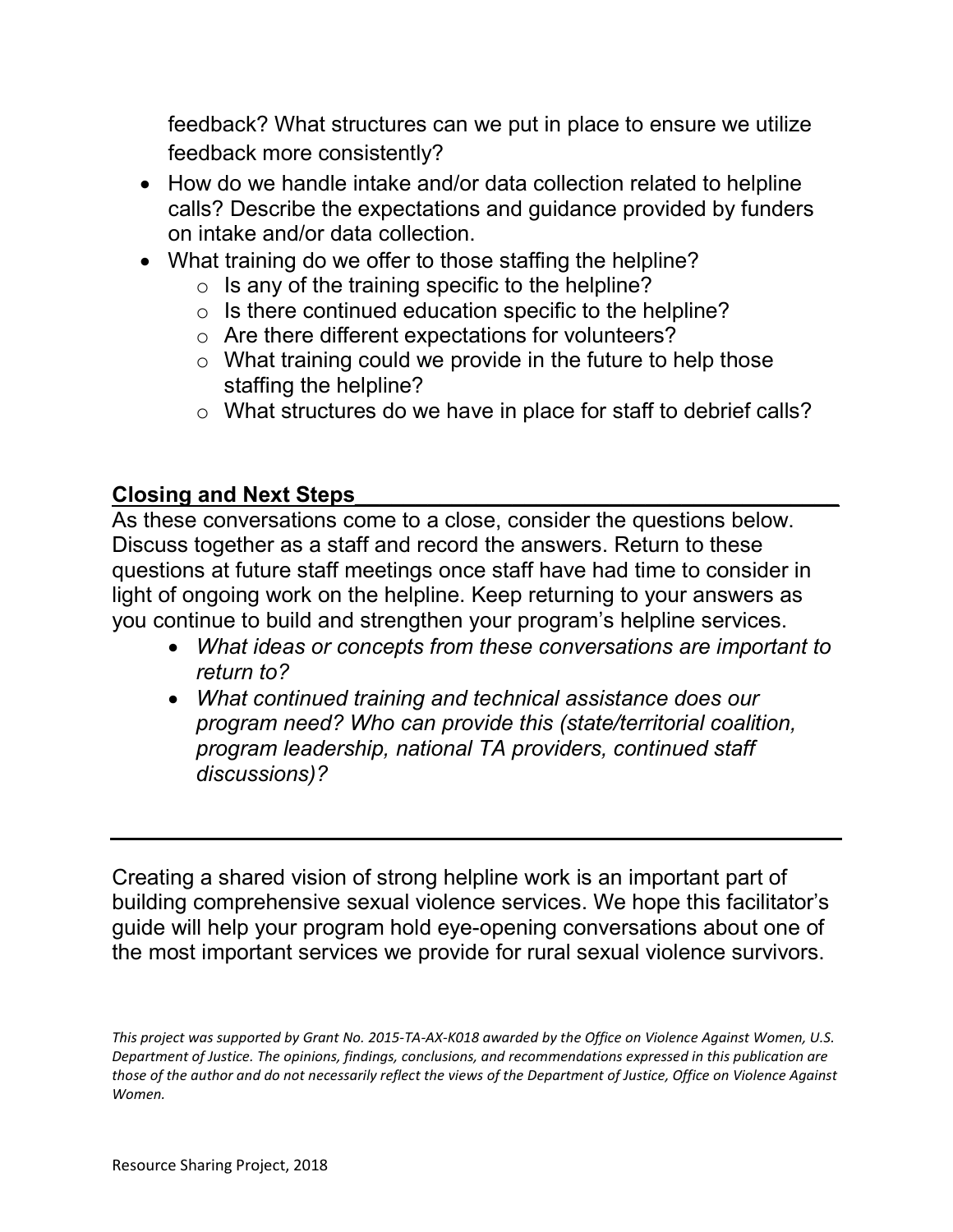# What Inspires Our Work?

• What first drew you to the anti-sexual violence movement and what has most inspired you to stay?

• What do you hope to accomplish or contribute in this field?

• What do you value about our movement?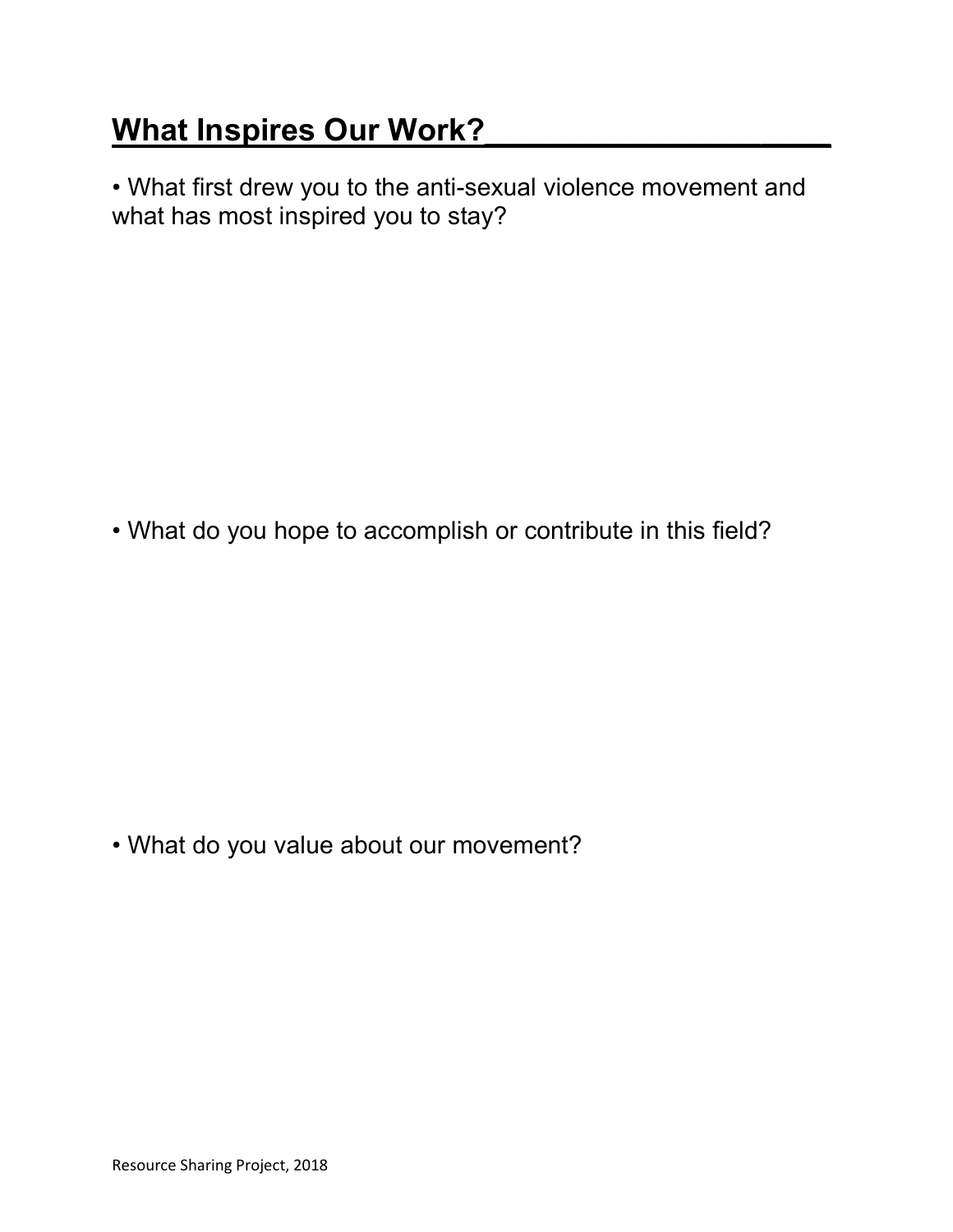### What is a Helpline?

- If someone came to our program and had never heard of a hotline, how would you describe it?
- What do we call our helpline (helpline, hotline, crisis and support line, 24-hr line)? What implications does each name bring to mind?
- What needs does a helpline fulfill?
- What services are offered on the helpline?
- What is the purpose of a strong helpline?
- What makes a helpline strong?
- Who is encouraged to call a helpline?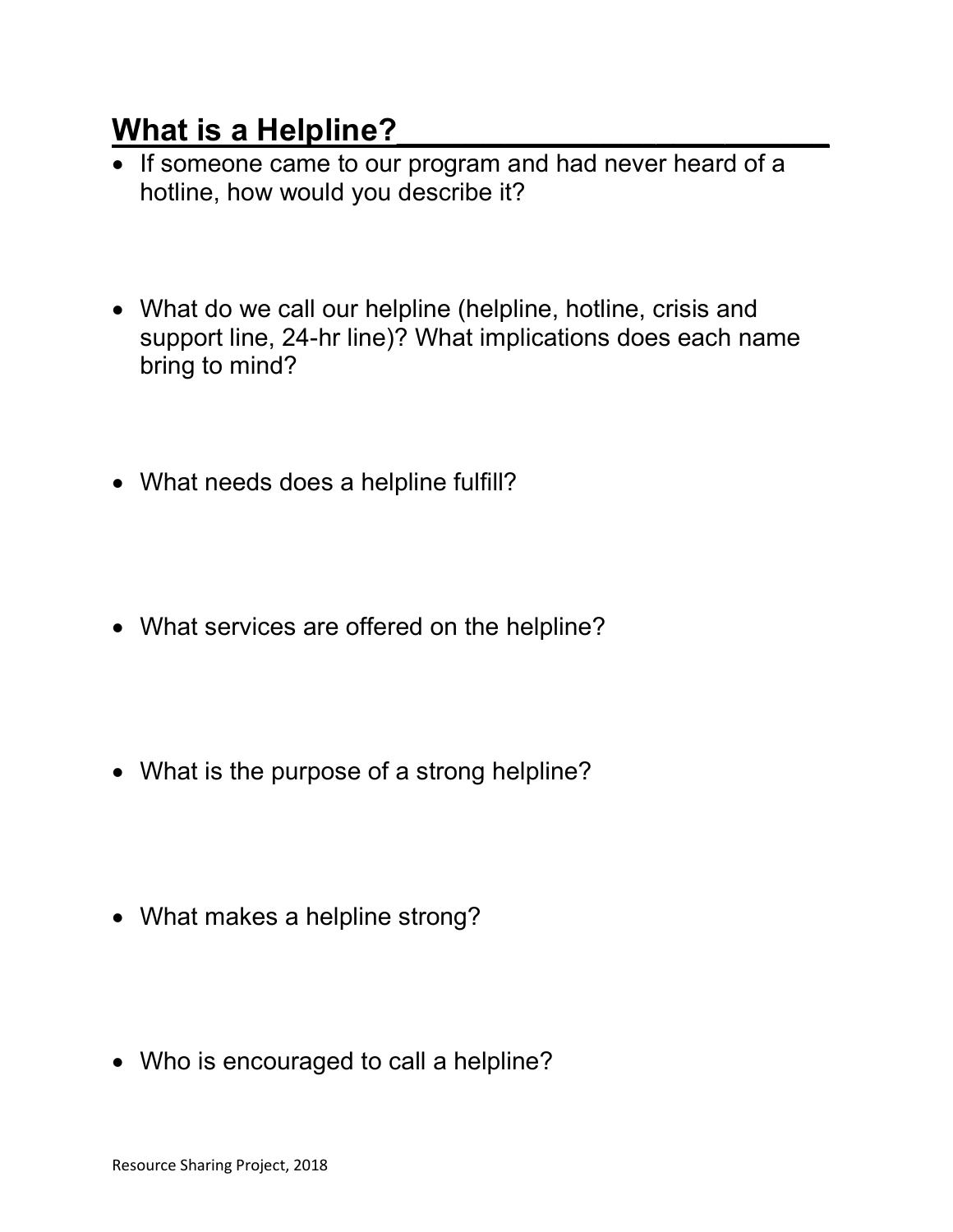## What is the State of our Helpline Services?

• Do helpline callers typically represent our entire service area? Do we receive calls from one county or community more than another? Do we receive calls from outside our service area?

• Do we have repeat callers? If so, what needs are being met and how do we meet that need?

• Is there an age group, gender, or other demographic more likely to call our helpline?

• When you think about survivors of all different types of sexual violence (adult survivors of childhood sexual abuse, survivors of intimate partner sexual violence, etc), are there some that are more likely than others to call our helpline?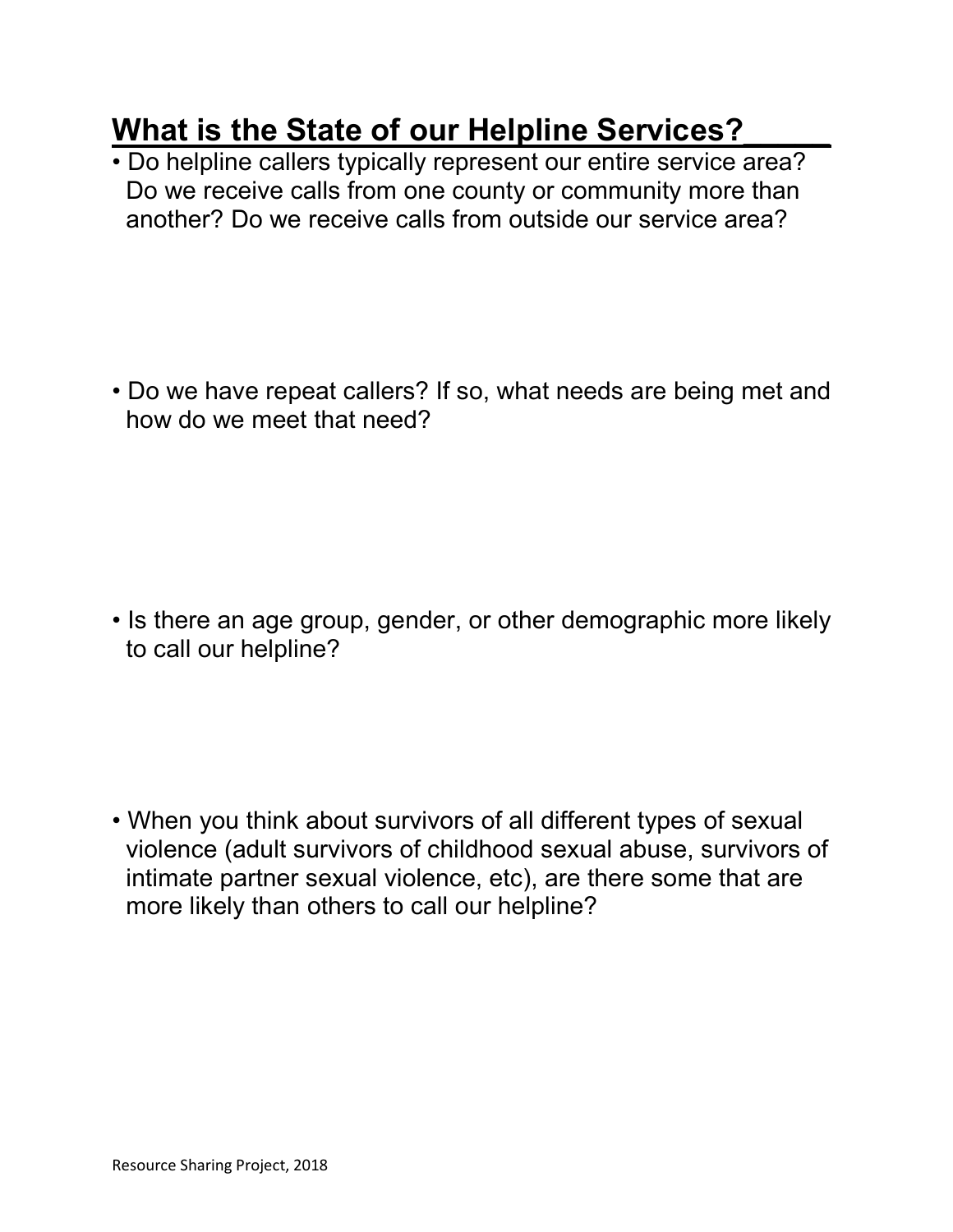## What is the State of our Helpline Services?

• Are there any unmet needs on helpline calls?

• How often do calls transition into in person services? What does this transition look like?

• Are we supporting family members and friends of survivors on the helpline? If so, what does that support look like? What types of folks receive this support (family members, allied professionals, faith leaders, etc)?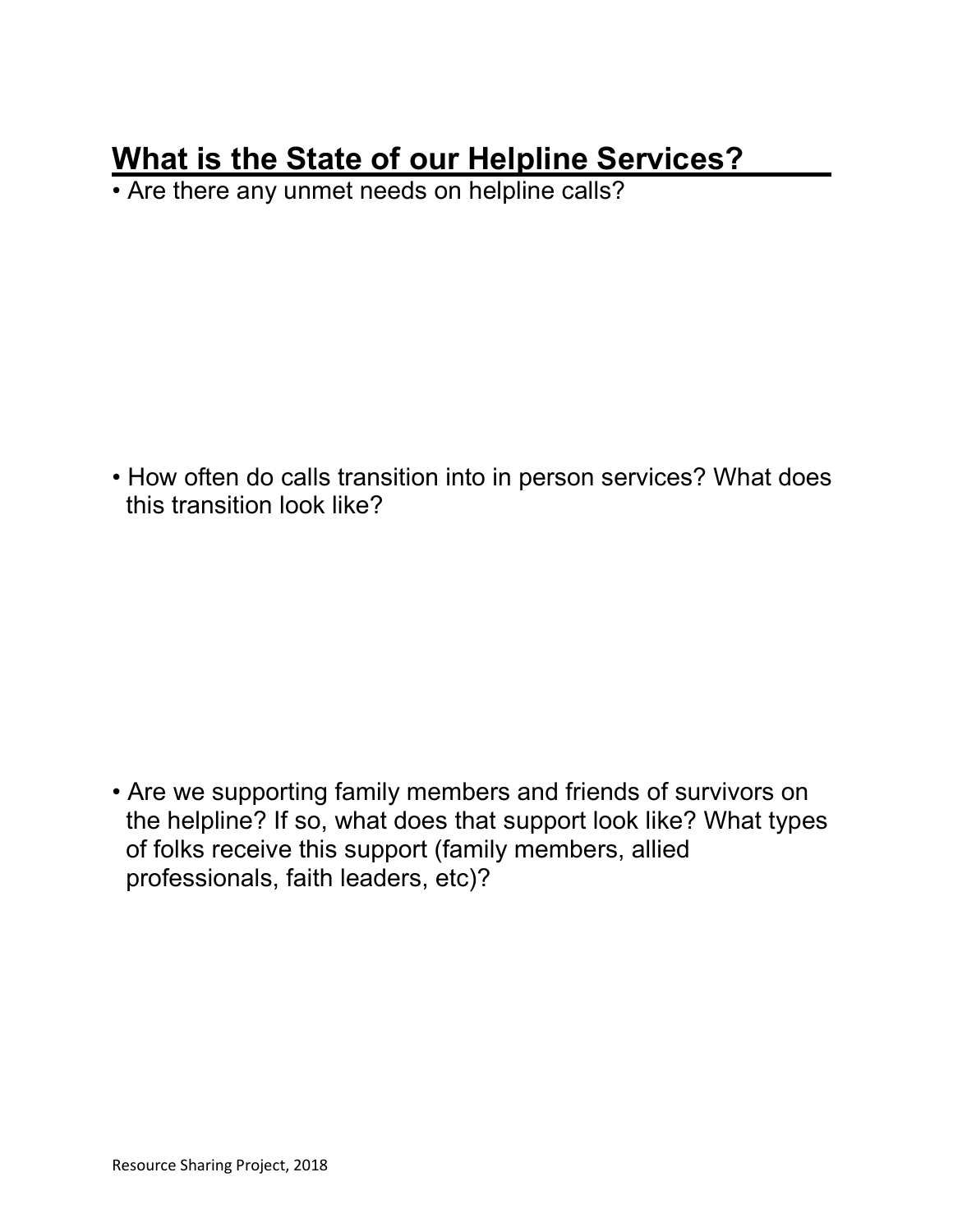### The Big Picture

• How do you determine if a call was a success?

- What could make our helpline a strong service?
- How do we market the hotline to the community? How does our community know what and who this line is for?
- How could we reach more survivors?

- What do you think survivors want from our helpline services?
- How do you think survivors define healing and supportive helpline services?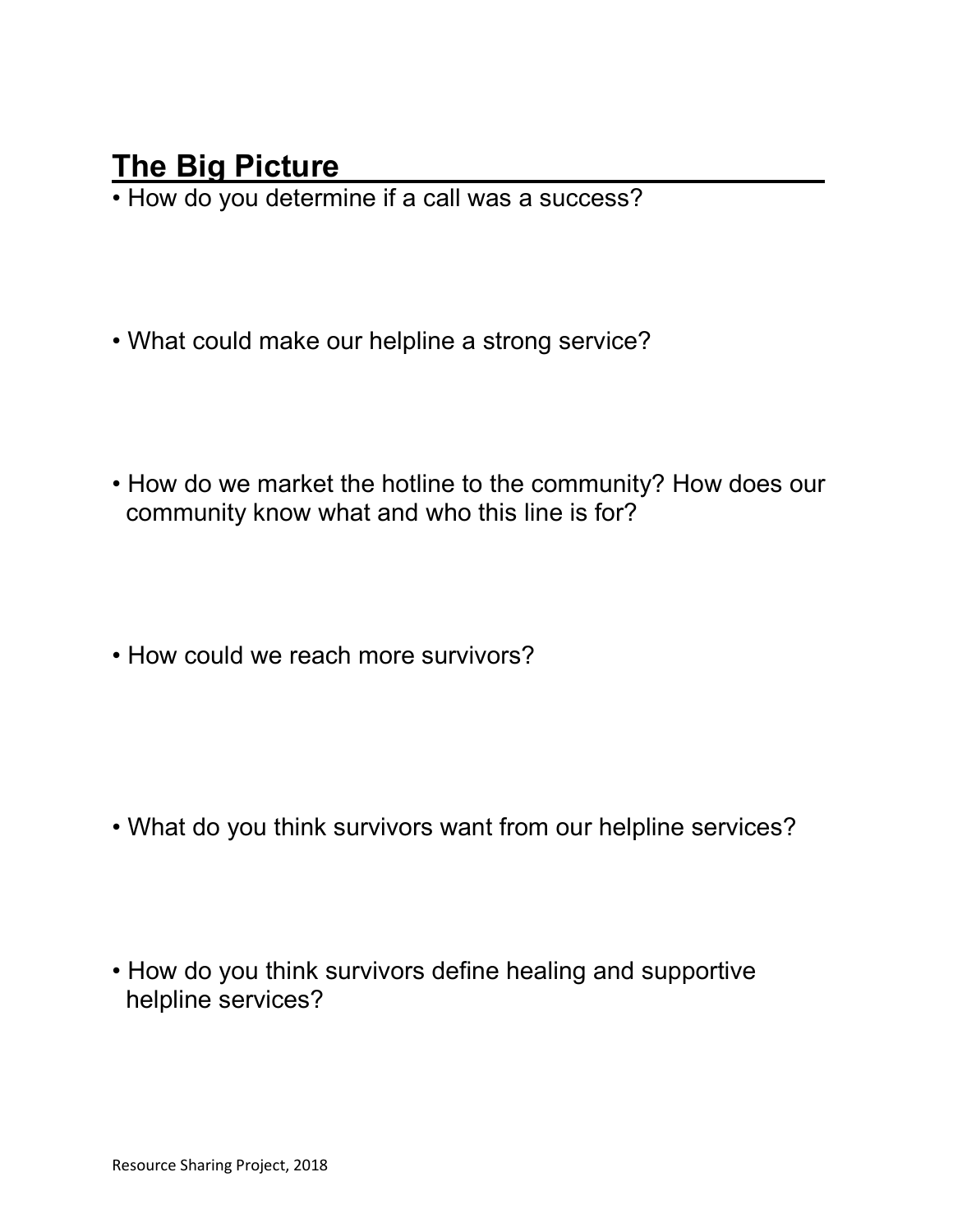## Being Comfortable and Confident on the Helpline

• What skills are necessary to do strong helpline work?

• What part of helpline work are you particularly good at?

• What part of helpline work do you struggle with?

• How do you maintain confidentiality when you move about your community or home while on-call?

• What does self-care look like when you are on call?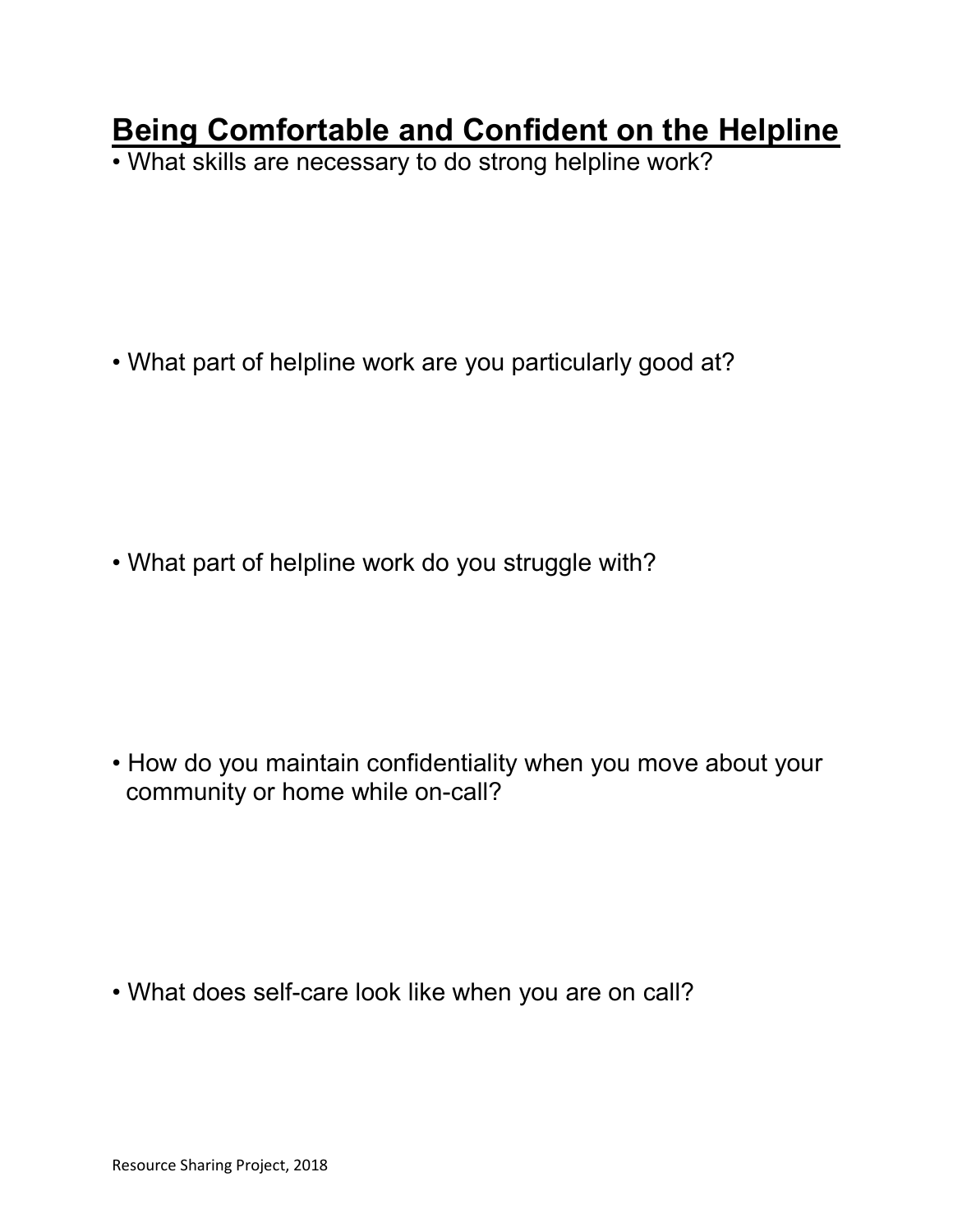# Helpline Infrastructure

• How do we budget for the helpline and its staffing? For example, do staff get a stipend for on-call time? What expectations and restrictions on helpline services are set by our funders?

 What does supervision specifically for helpline work look like? What kind of supervision is provided to volunteers staffing the helpline? How can we help folks feel comfortable and confident in answering the helpline?

• How does our program evaluate helpline services? In what ways could we improve our helpline evaluation?

 What feedback have we received from survivors and community members about the helpline services? What have we done with this feedback? What structures can we put in place to ensure we utilize feedback more consistently?